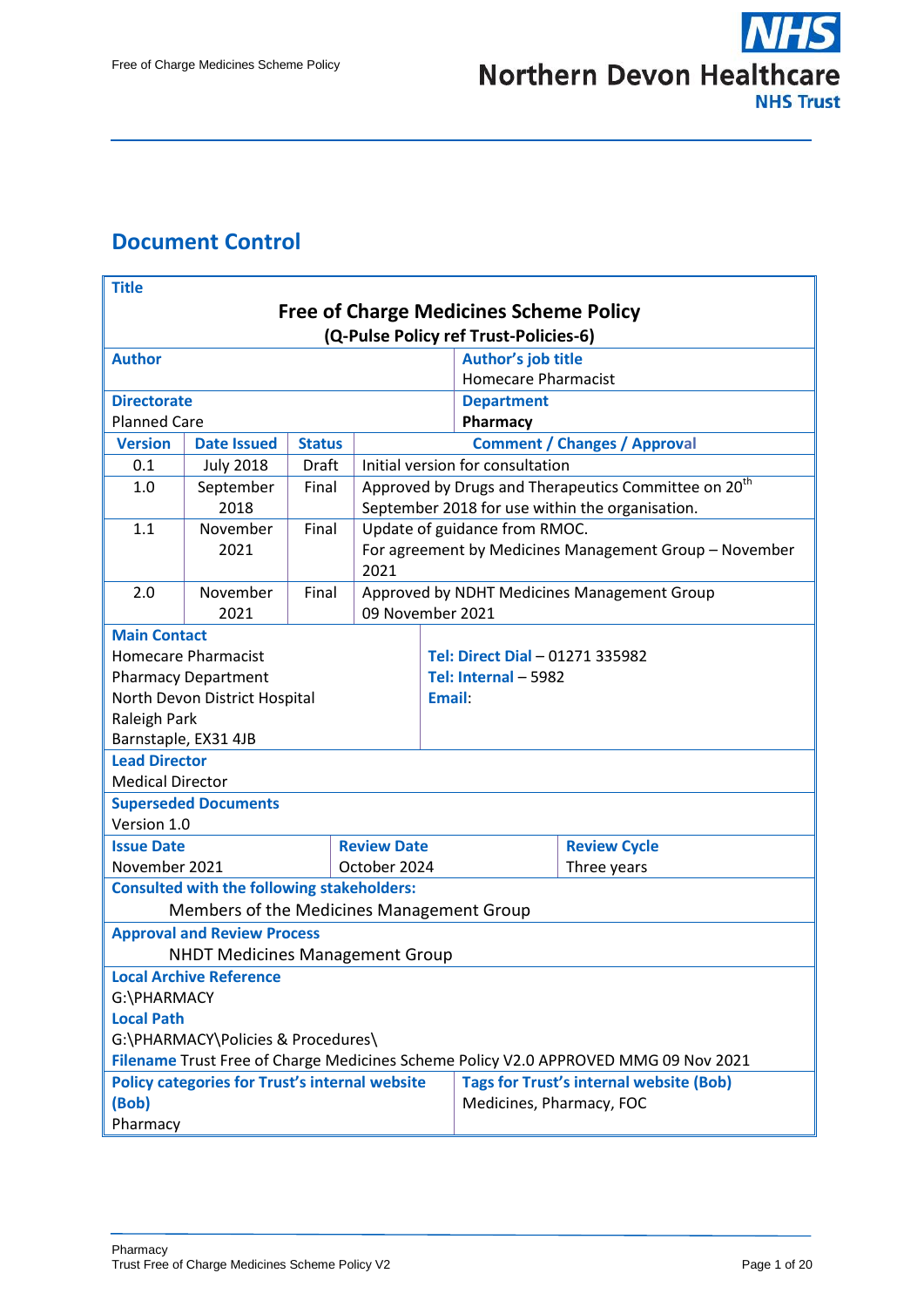

#### **CONTENTS**

| 3.    |  |
|-------|--|
| 5.1   |  |
| 5.2   |  |
| 5.2.2 |  |
| 5.2.3 |  |
| 5.2.4 |  |
| 5.3   |  |
| 5.4   |  |
| 5.5   |  |
| 7.    |  |
| 8.    |  |
| 8.1   |  |
| 8.2   |  |
| 8.3   |  |
| 8.4   |  |
| 8.5   |  |
| 8.6   |  |
| 8.7   |  |
| 9.    |  |
| 10.   |  |
|       |  |
| 11    |  |
|       |  |

Corporate Governance<br>G:\Corporate Governance\Compliance Team\Quality Accounts 2020-21\Policies Procedural Documents\Published Policy Database\Pharmacy\Free of<br>Charge Medicines Scheme Policy\Trust Free of Charge Medicines S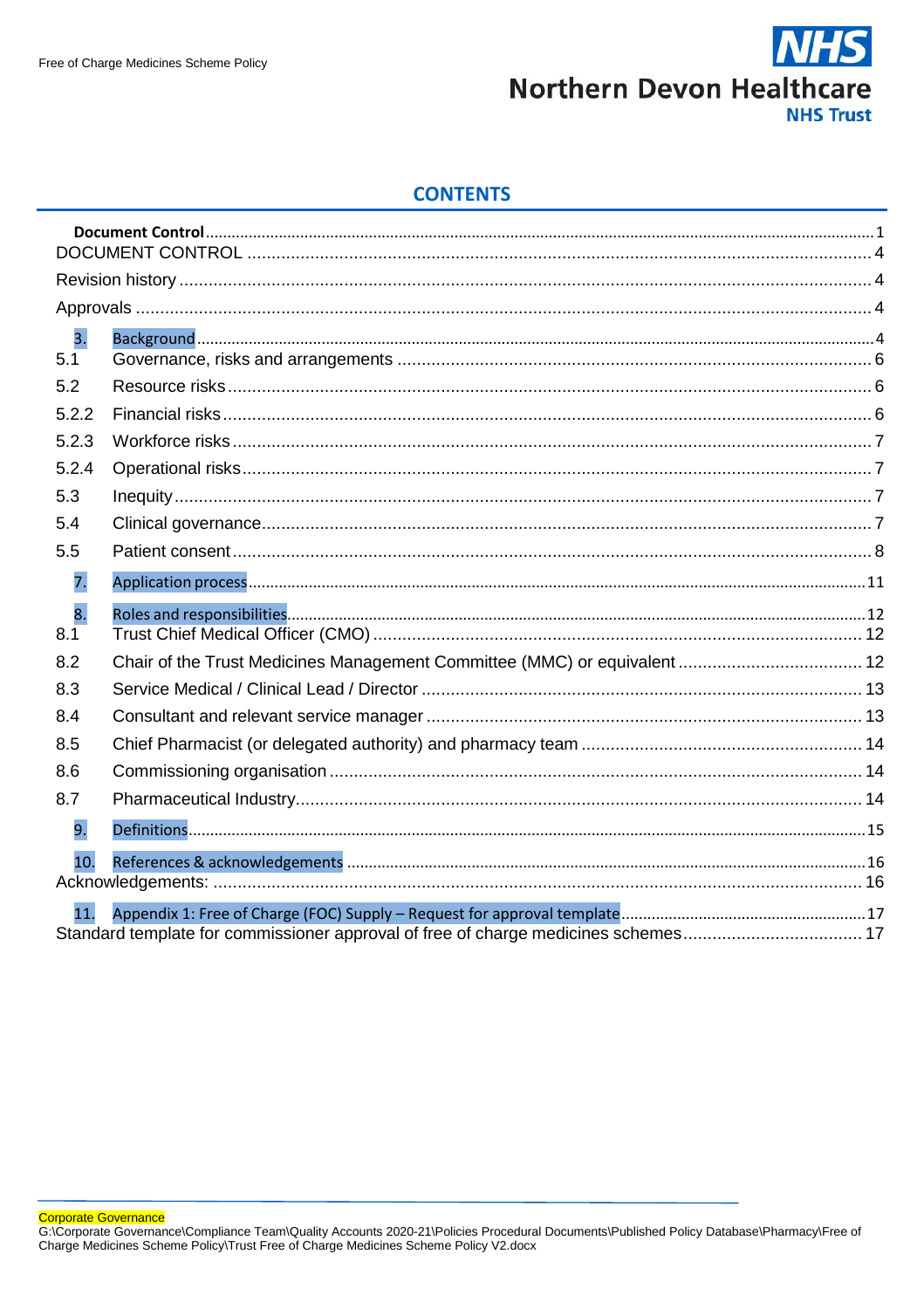Free of Charge Medicines Scheme Policy



![](_page_2_Picture_2.jpeg)

## **Free of charge (FOC) medicines schemes**

**Advice ratified by the Regional Medicines Optimisation Committee for adoption as local policy (Principles drafted by the Medicines Optimisation Clinical Reference Group)**

### January 2020

Version 3.0

Corporate Governance

G:\Corporate Governance\Compliance Team\Quality Accounts 2020-21\Policies Procedural Documents\Published Policy Database\Pharmacy\Free of Charge Medicines Scheme Policy\Trust Free of Charge Medicines Scheme Policy V2.docx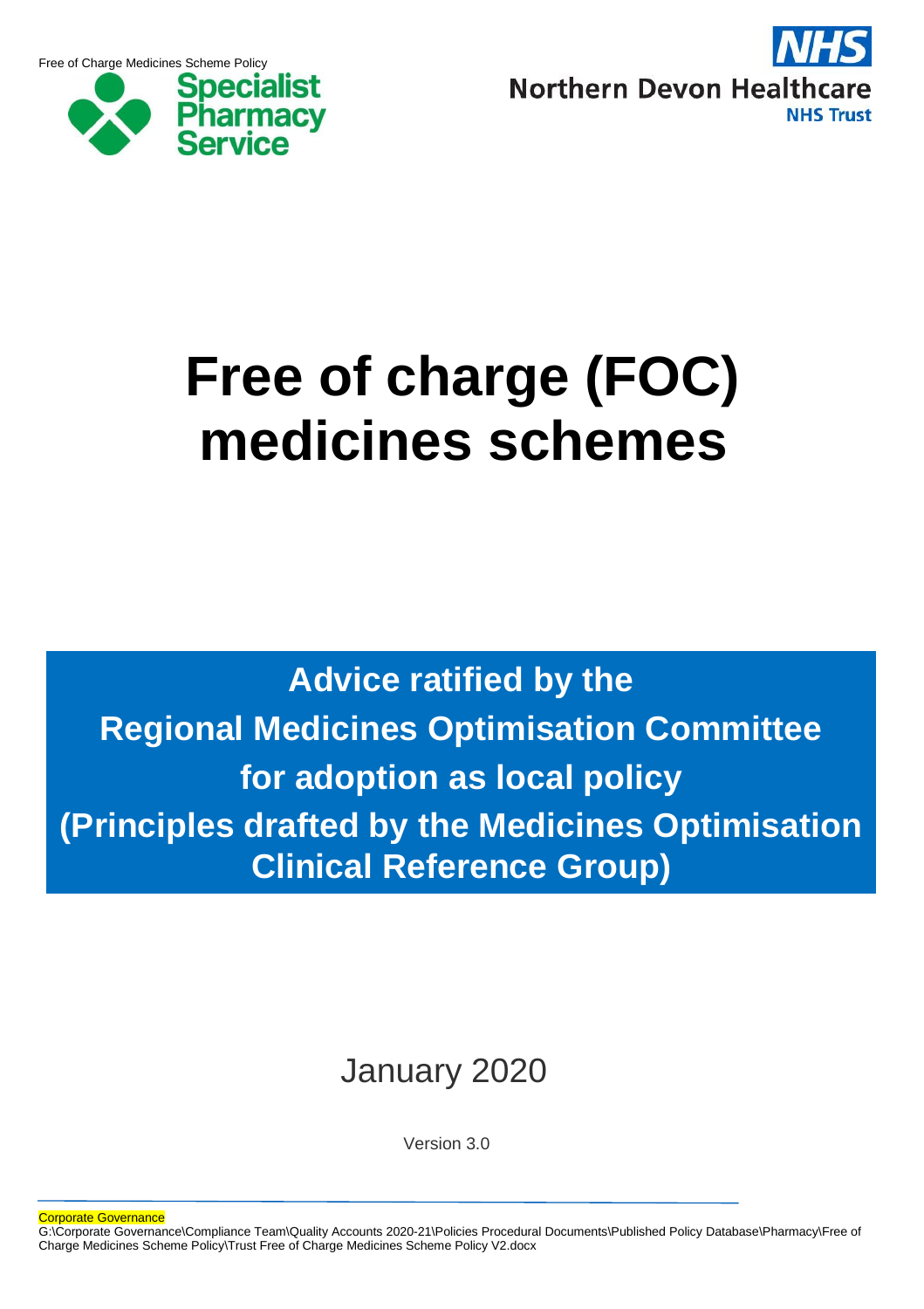![](_page_3_Picture_1.jpeg)

#### <span id="page-3-0"></span>**DOCUMENT CONTROL**

#### **Document location**

Copies of this document can be obtained from <https://www.sps.nhs.uk/>

#### <span id="page-3-1"></span>**Revision history**

| <b>REVISION DATE</b> | <b>ACTIONED BY</b>                                  | <b>SUMMARY OF CHANGES</b>                                                                                                       | <b>VERSION</b> |
|----------------------|-----------------------------------------------------|---------------------------------------------------------------------------------------------------------------------------------|----------------|
| October 2017         | Charlotte<br>Skitterall, MFT &<br>Sarah Jacobs, MSS | Draft principles requested from MO CRG group for<br>consideration.                                                              |                |
| October 2017         | Sarah Jacobs,<br><b>GMSS</b>                        | Principles from MO CRG incorporated into a policy with<br>associated MOU                                                        | 0.1            |
| November 2017        | Anna Pracz GMSS                                     | Edit and minor changes                                                                                                          | 0.2            |
| November 2017        | S Jacobs                                            | Further changes following comments                                                                                              | 0.3            |
| December 2017        | S Jacobs                                            | Changes following comments from NHSE and Greater<br>Manchester working group                                                    | 0.4            |
| January 2018         | S Brown                                             | Approval by South of England Regional Medicines<br>Optimisation Committee with minor clarifications                             | 0.5            |
| <b>July 2018</b>     | S Brown                                             | Ratification by Regional Medicines Optimisation<br>Committees with minor clarifications                                         | 1.0            |
| April 2019           | S Brown                                             | Revision by Regional Medicines Optimisation Committees<br>and Medicines Optimisation Clinical Reference Group                   | 1.3            |
| June 2019            | S Brown                                             | Ratification of revision by Regional Medicines Optimisation<br>Committee                                                        | 2.0            |
| January 2020         | S Brown, SWMI                                       | Updated following review by Regional Medicines<br>Optimisation Committee and Medicines Optimisation<br>Clinical Reference Group | 3.0            |

This advice has been developed in collaboration with the NHS England Medicines Optimisation Clinical Reference Group.

#### <span id="page-3-2"></span>**Approvals**

This document must be approved by the following before distribution:

| <b>NAME</b>        | <b>DATE OF ISSUE</b> | <b>VERSION</b> |  |
|--------------------|----------------------|----------------|--|
| <b>MO CRG</b>      | 21/11/17             | 0.3            |  |
| <b>MO CRG</b>      | 12/12/17             | 0.4            |  |
| RMOC South         | January 2018         | 0.5            |  |
| RMOC (national)    | <b>July 2018</b>     | 1.0            |  |
| RMOC South         | June 2019            | 2.0            |  |
| RMOC (national)    | December 2019        | 3.0            |  |
| <b>NHS England</b> | January 2020         | 3.0            |  |

#### **Document Review Date**: January 2022

#### Corporate Governance

G:\Corporate Governance\Compliance Team\Quality Accounts 2020-21\Policies Procedural Documents\Published Policy Database\Pharmacy\Free of Charge Medicines Scheme Policy\Trust Free of Charge Medicines Scheme Policy V2.docx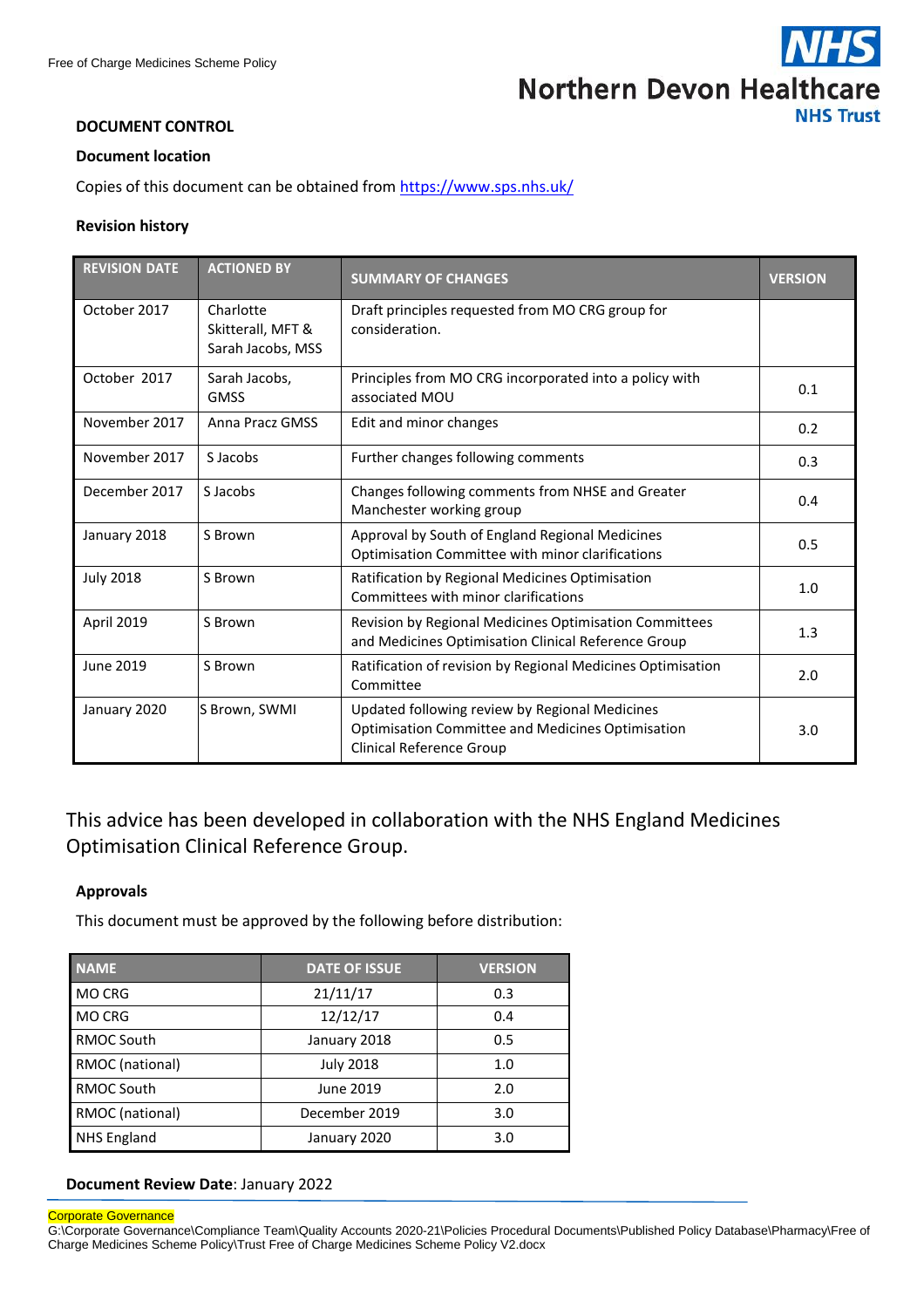#### **Contents**

| $\mathbf{1}$ . |  |
|----------------|--|
| 2.             |  |
| 3.             |  |
| 4.             |  |
| 5.             |  |
| 6.             |  |
| 7.             |  |
| 8.             |  |
| 9.             |  |
| 10.            |  |
|                |  |

#### <span id="page-4-0"></span>**1. Executive summary**

- 1.1 A free of charge medicines scheme is defined as an arrangement where a UK licensed or unlicensed medicine is provided free of charge by the company to an individual patient\* or an identified cohort of patients.
- 1.2 Commissioners and providers should only undertake a free of charge scheme if the principles outlined in this advice are followed.
- 1.3 Any uptake of free of charge medicines must be for direct patient benefit in order to address an unmet clinical need. The key considerations, principles, application process and roles/responsibilities outlined in this advice are to be applied.
- 1.4 It is recognized that there are various types of free of charge (FOC) schemes:
	- i) Access to medicines in advance of a commissioning agreement, for example prior to publication of a NICE Technology Appraisal Guidance. Within this document this definition will also include very deeply discounted products that are offered at a price so low that they are almost free of charge.
	- ii) Access to an individual medicine for an individual patient in circumstances where no other suitable commissioned alternative medicines are available for the specific indication. This context is not the prime focus of the advice, but safeguards documented will be relevant to assurance of patient safety. This includes compassionate use of medicines in accordance with the European Medicines Agency (EMA) definition in section 9.1.
- 1.5 Trusts or commissioners should assess unmet need and not sign up to a FOC scheme which is solely offering a licensed medicine free of charge for the purpose of market access in advance of a commissioning agreement.

\*Any reference to patient/s are relevant to carer/s as appropriate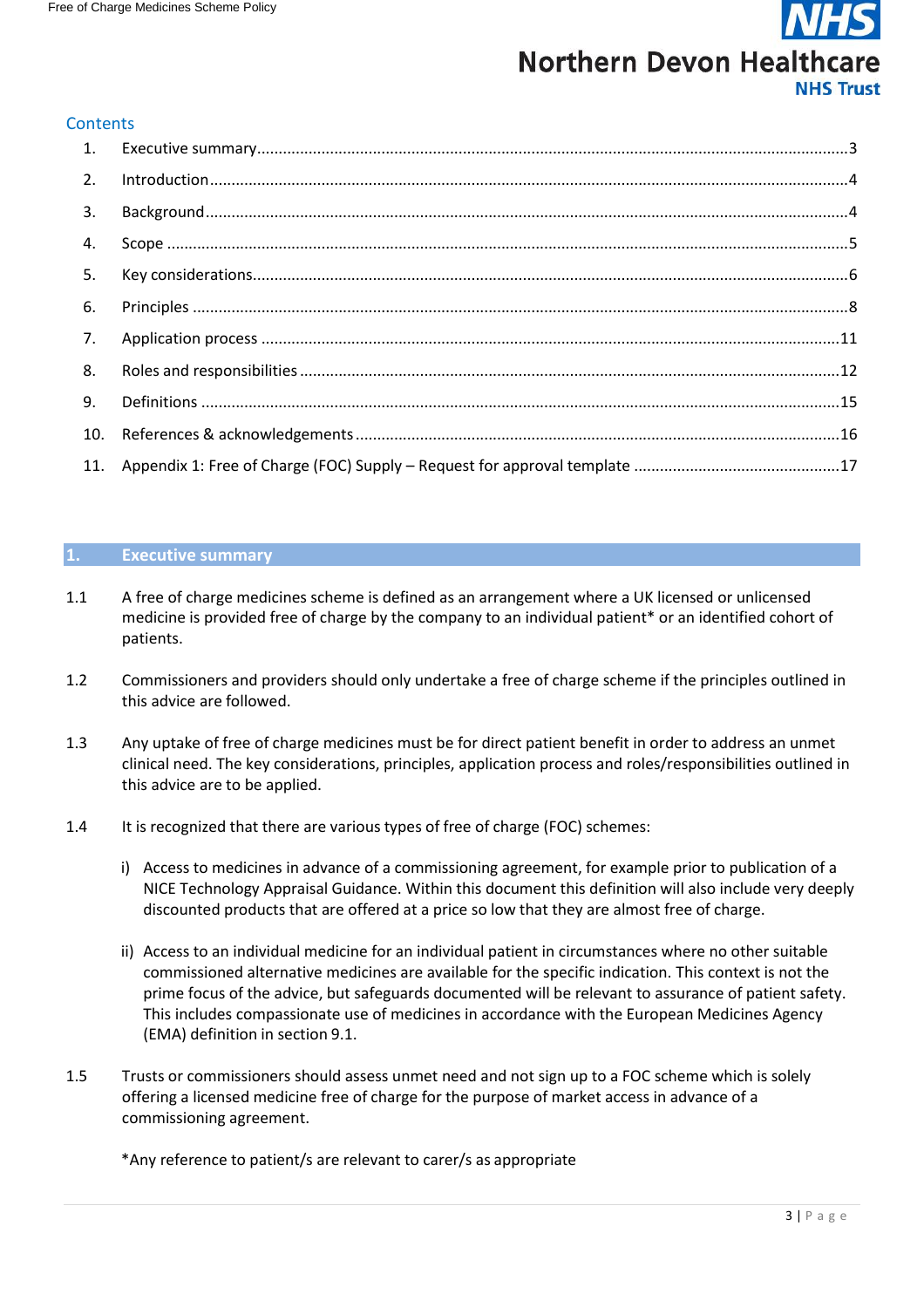### **Northern Devon Healthcare NHS Trust**

#### <span id="page-5-1"></span>**2. Introduction**

- 2.1 There are established frameworks in place in England to enable access to medicines without charge. These are the Medicines and Healthcare products Regulatory Agency (MHRA) Early Access to Medicines Scheme (EAMS) and, for compassionate use in certain scenarios, access as defined by the European Medicines Agency (EMA). The advice in this document does not address either of these contexts; further information is available in section 4.5 below and on the MHRA and EMA websites.
- 2.2 Independent of this, schemes are made available by companies that offer medicines free-of-charge, to an identified cohort of patients, often in advance of potential commissioning approval.
- 2.3 Pre-NICE FOC schemes have the potential to override existing local pathways and existing NICE recommended treatment pathways. Early discussion of potential FOC charge schemes with the relevant commissioner should be undertaken to allow robust assessment of potential impact on currently commissioned pathways (locally or nationally commissioned through NICE or NHS England).
- 2.4 Some FOC schemes aim to provide the treatment for a licensed indication that falls outside of NICE recommendations e.g. as a  $1<sup>st</sup>$  line treatment when NICE only recommends after other treatment options have been tried.
- 2.5 Unlike medicines that have been licensed, the safety and efficacy of unlicensed medicines made available via FOC schemes may not yet have been fully considered by the regulators.
- 2.6 The administrative burden of FOC schemes is also noted, so the impact on the pharmacy service is to be considered.
- 2.7 The aim of this advice is to highlight considerations that locally systems should take into account to address potential financial, administrative and clinical risks, to ensure there is a consistent and equitable approach through providing guidance for Trusts and commissioners when considering the use of FOC medicines schemes.

#### <span id="page-5-0"></span>**3. Background**

- 3.1 There is concern that an increasing number of FOC schemes being launched by companies are designed to supply medicines FOC to an identified cohort of patients in advance of a decision from NICE or a local commissioner. FOC schemes have the potential to undermine the evidence based recommendations made by NICE or local commissioning organisations because they may alter existing local pathways.
- 3.2 Currently, there is no standardisation in the types of FOC schemes being offered. The terms can vary as can the complexity and workload involved in assessing, managing and administering schemes.
- 3.3 Trust experience is that for many FOC pre-NICE schemes offered, there is already an established therapeutic treatment available.
- 3.4 Generally, medicines that are made available via FOC schemes are high cost, tariff excluded medicines. These medicines are ordinarily commissioned by NHS CCGs or NHS England if they have a recommendation from NICE. Alternatively, the medicine cost could be included in a block contract arrangement. The presence of FOC schemes can unbalance the commissioning processes.
- 3.5 The motivation of companies offering FOC schemes could be perceived as a marketing approach to build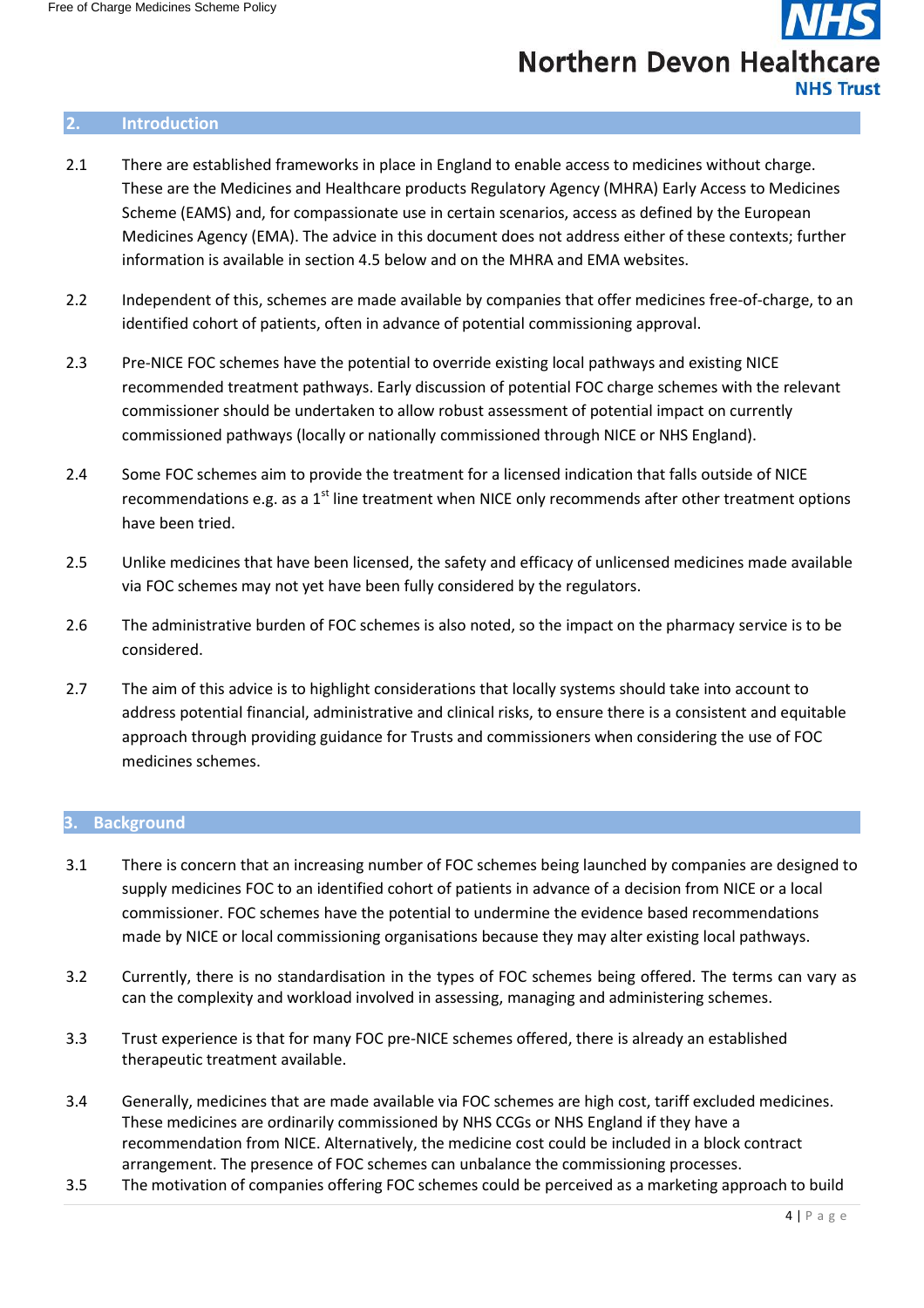early clinician experience of a medicine, in effect to increase product sales over the longer term. This is not an evidence-based approach, although it is often argued that it provides earlier patient access and improves outcomes. To avoid FOC schemes being perceived as marketing tactic companies should clearly specify the unmet health needs addressed through introducing a FOC scheme, together with its duration and details of the relevant patient cohort.

- 3.6 FOC schemes can also circumnavigate head to head trial processes in an attempt to gather 'real life data'. These schemes can require submission of data back to the company and can therefore be an administrative burden.
- 3.7 FOC medicines may be offered in circumstances where the company has chosen not to make a submission on a topic that NICE has identified as requiring guidance. In such circumstances, commissioners will not support funding, so any future financial risk remains with the Trust.

#### **4. Scope**

- 4.1 This advice is intended to support providers considering the implementation or approval of FOC schemes, or are developing local policies to ensure this is appropriately managed.
- 4.2 This advice does not preclude access to treatments which are considered exceptional and suitable for consideration through the commissioners IFR process.
- 4.3 This advice does not primarily focus on FOC schemes that allow access to treatments for rare conditions which would ordinarily be covered by a compassionate use scheme or a clinical trial.
- 4.4 It is appreciated that some medicines are provided FOC following the completion of a clinical trial to specific patients who experienced benefit during the trial. In this context such arrangements should be clear at the commencement of the trial. The company should have an exit strategy which could include expanded access, so many of the key considerations and risks detailed in this advice are relevant.
- 4.5 This advice excludes those medicines approved by regulatory agencies as outlined below, where more defined frameworks are specified. This advice will only provide signposting to these schemes:
	- Compassionate use schemes as defined by the EMA: [www.ema.compassionate](http://www.ema.compassionateuseschemes/) use schemes Compassionate use schemes are a treatment option that allows the use of an unauthorised medicine. Under strict conditions, products in development can be made available to groups of patients who have a disease with no satisfactory authorised therapies and who cannot enter clinical trials. NICE approved Patient Access Schemes: [www.nice.org.uk/patient-access-schemes-liaison-unit](http://www.nice.org.uk/patient-access-schemes-liaison-unit)
		- Any free of charge supplies through a NICE Patient Access Scheme are supplied as an integral part of the NICE Technology Appraisal Guidance.
	- MHRA Early Access to Medicines Schemes: [www.gov.uk/guidance/Early](https://www.gov.uk/guidance/apply-for-the-early-access-to-medicines-scheme-eams) Access to Medicines Scheme

The Early Access to Medicines Scheme (EAMS) aims to give patients with life threatening or seriously debilitating conditions access to medicines that do not yet have a marketing authorisation when there is a clear unmet medical need. Under the scheme, the MHRA will give a scientific opinion on the benefit/risk balance of the medicine, based on the data available when the EAMS submission was made.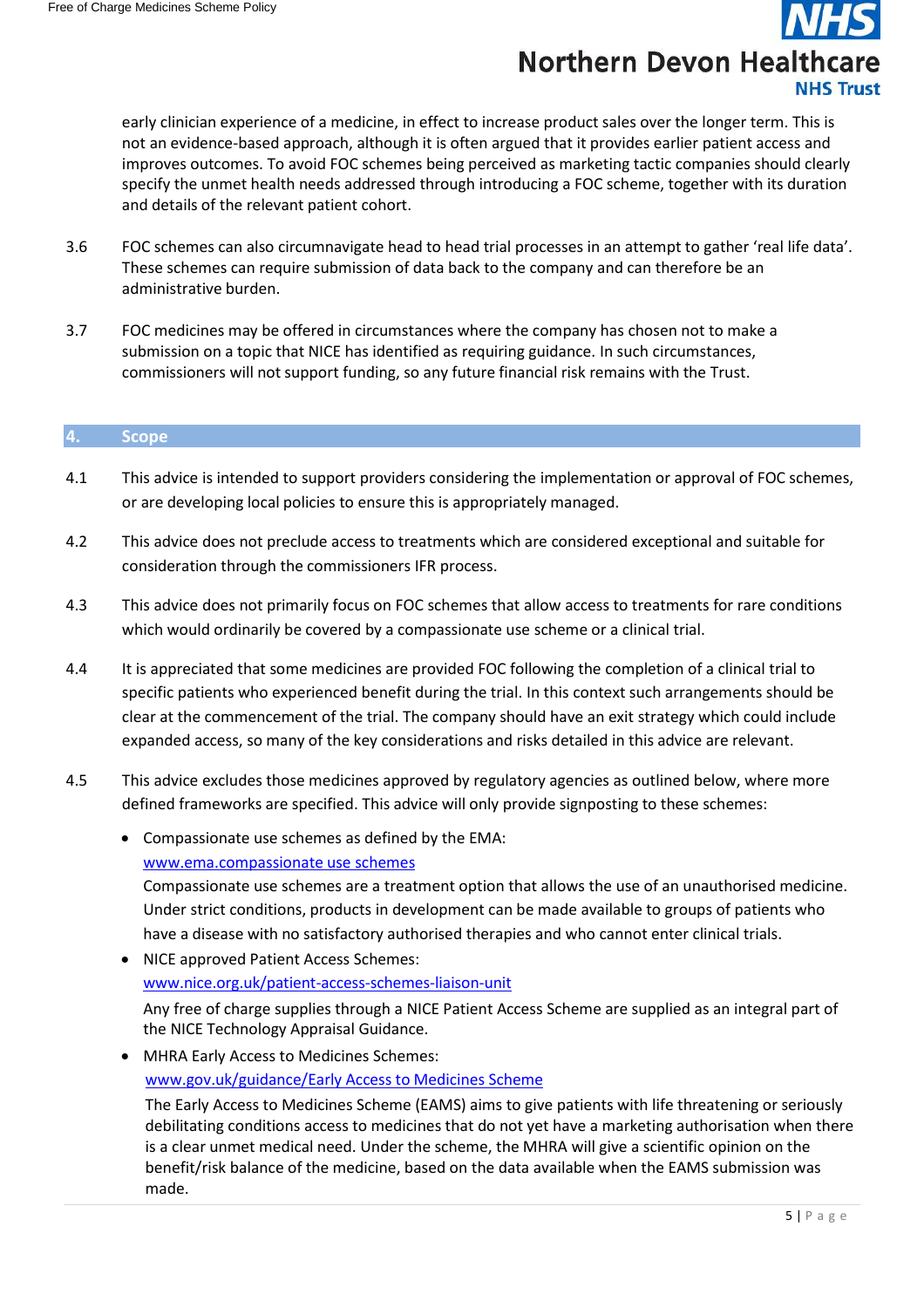### **Northern Devon Healthcare NHS Trust**

#### **5. Key considerations**

Adherence to the principles outlined in section 6 will minimise governance and resource risks detailed below.

#### <span id="page-7-0"></span>5.1 **Governance, risks and arrangements**

- 5.1.1 FOC schemes should include provision for patients started on the FOC medicine where NICE do not recommend the treatment, or for situations where the NICE approved eligibility criteria are not met, such that the company will continue to supply it FOC until the clinician and the patient decide that the treatment should be stopped. In situations where NICE recommends the treatment and the patient meets the eligibility criteria, the FOC scheme should specify that the free supply stops at the implementation date and the commissioner is expected to fund ongoing treatment thereafter.
- 5.1.2 In principle, Trusts or commissioners should not sign up to a FOC scheme for a medicine indication that the company has chosen not to submit to NICE, which has meant that NICE are unable to issue guidance. Such arrangements are therefore not generally supported because the clinical and cost effectiveness of the treatment is unknown.
- 5.1.3 Standard medicines governance processes must be followed to prevent the introduction of inequity with patients of equal clinical need being treated differently. The introduction of FOC schemes also carries the risk of undermining the NICE process and local commissioning decision making processes including pathways and guideline development.
- 5.1.4 A written agreement between the company supplying the FOC medicine and the Trust must be signed (as specified in section 8.7.6 below).
- 5.1.5 The Government Master Indemnity Agreement [\(https://www.gov.uk/government/publications/master](https://www.gov.uk/government/publications/master-indemnity-agreement-mia)[indemnity-agreement-mia\)](https://www.gov.uk/government/publications/master-indemnity-agreement-mia) states that the scope focuses on the free use of equipment; the NHS legal advice is that this definition does not relate to free of charge medicines.

The absence of such indemnity cover should be noted by Trusts, and this situation is unlikely to be resolved by introducing payment of a very low nominal fee for such medicines.

5.1.6 Trusts and commissioners are to decide the most appropriate medicines management committee locally for discussion and approval of any free of charge schemes.

#### <span id="page-7-1"></span>5.2 **Resource risks**

5.2.1 Resource risk includes financial, workforce and operational risks. FOC schemes may appear to offer the potential for a short-term saving in the cost of the medicine, however, the need for supporting infrastructure and ongoing monitoring of the medicine could outweigh the resource benefits if the administrative burden is high.

#### <span id="page-7-2"></span>5.2.2 **Financial risks**

• Provider tariff activity costs that have not been commissioned, e.g. admissions, outpatient appointments, follow up ratios, monitoring, treating adverse effects. These can be quite significant and should be brought to the attention of the relevant commissioner before a decision to progress the scheme is made, particularly if new activity is involved.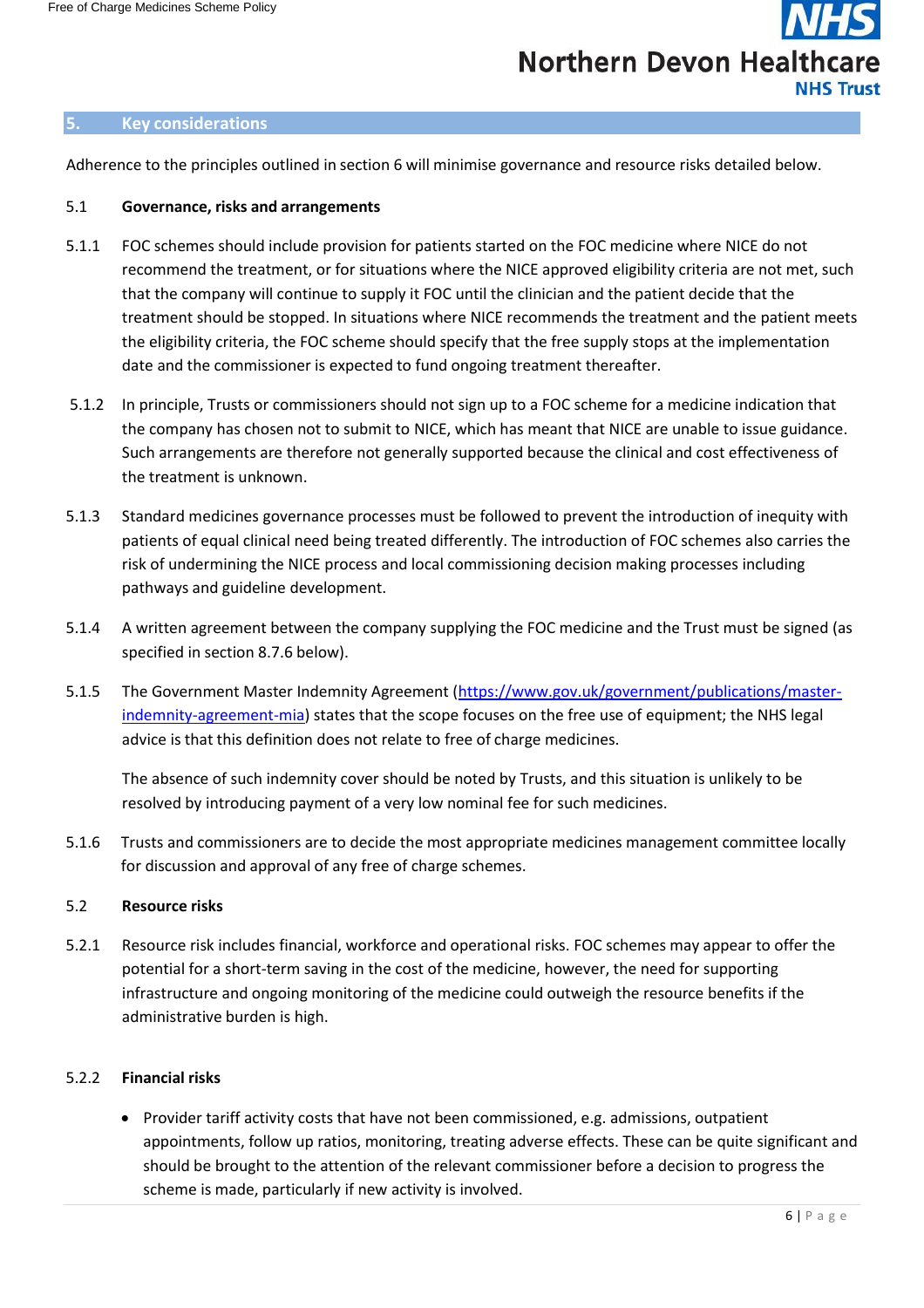- Staff costs, equipment costs, and concomitant medicines provision.
- Ongoing medicines costs following the end of the FOC scheme.
- Additional medicine costs if FOC medicine is used in combination with another (funded) treatment.
- If the commissioner has not agreed the FOC scheme (including additional spend on funded medicines) then **the entire** financial risk lies with the Trust.
- Potential for harm and medical negligence claim should an untoward event occur, plus the resulting reputational risk.

#### <span id="page-8-0"></span>5.2.3 **Workforce risks**

- Staff time needed for assessment of the scheme, including discussions with the company, reviewing the written agreement, producing the written agreement, following governance processes, obtaining legal advice where required.
- Ongoing management of the FOC scheme.
- Procurement FOC schemes often require individual patient ordering and more onerous stock management.

#### <span id="page-8-1"></span>5.2.4 **Operational risks**

- Cumulative burden of managing multiple schemes.
- Failure of supply route.
- Waste management.

#### <span id="page-8-2"></span>5.3 **Inequity**

- 5.3.1 It cannot be presumed that NICE will recommend a treatment. Patients started on a medicine via a FOC scheme prior to a decision from NICE are likely to continue to receive this medicine. However, new patients, for whom the FOC scheme may not be available, will not have the option. As such these FOC schemes have the potential to introduce inequity and postcode prescribing, and moreover, to undermine the evidence based recommendations made by NICE or local commissioning organisations.
- 5.3.2 FOC schemes that allow patients to access medicines that undermine NICE or locally agreed pathways should not be endorsed.
- 5.3.3 Trusts jointly with commissioners, should confirm that the FOC does not undermine the impact of local or national commissioning arrangements, including approved pathways and guidelines.

#### <span id="page-8-3"></span>5.4 **Clinical governance**

- 5.4.1 Details of transparent arrangements for criteria for use and monitoring of the medicine should be included in the written agreement.
- 5.4.2 The FOC medicine should not replace an existing therapeutic option in an established pathway simply to reduce cost.
- 5.4.3 The appropriate route for the long-term supply of the medicine to the patient should be considered. When the company chooses to provide the medicine via homecare as one of the delivery routes, the national governance arrangements for company commissioned homecare must be followed and standards adhered to.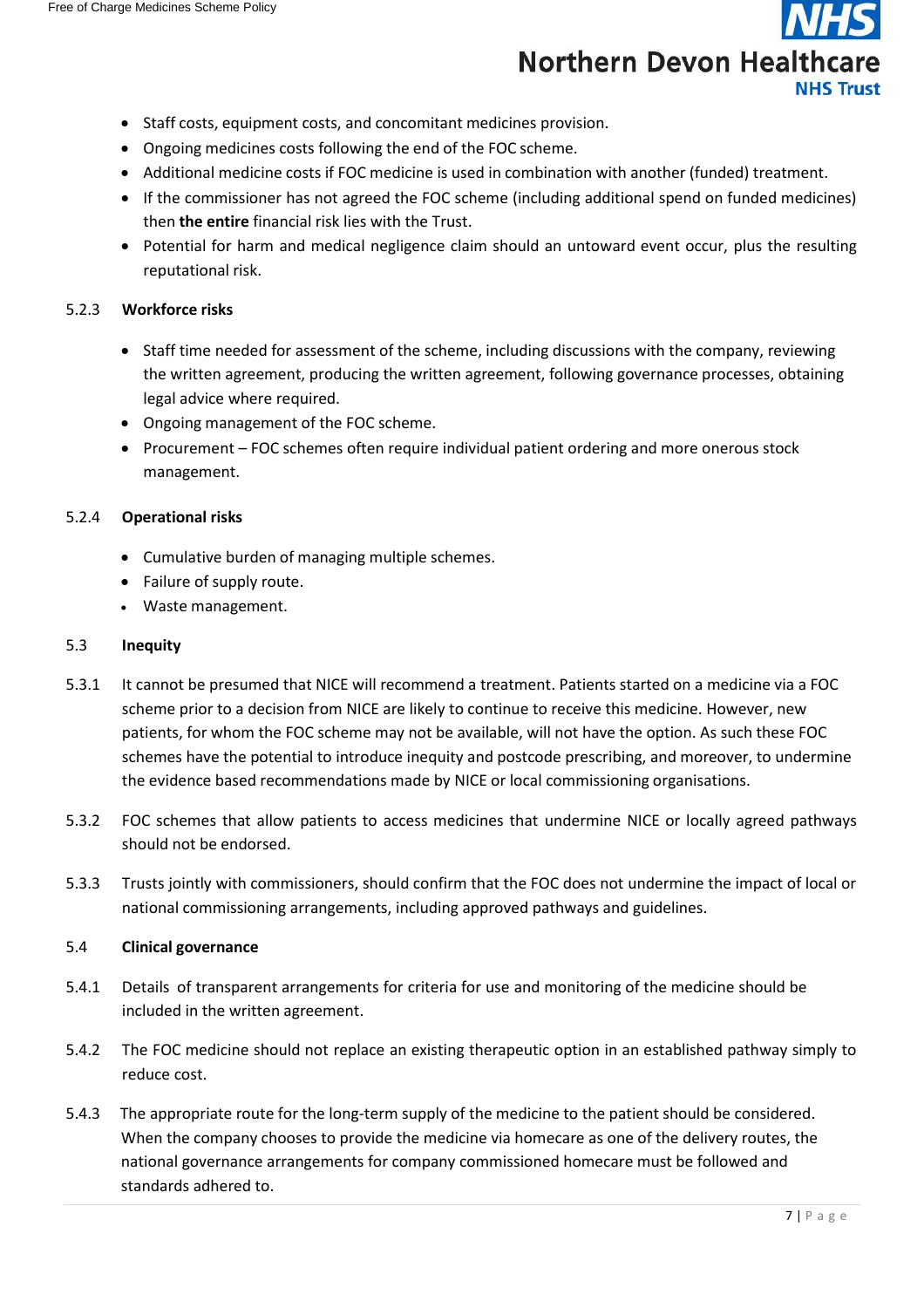#### <span id="page-9-0"></span>5.5 **Patient consent**

5.5.1 Discussions with the patient (or their parent/carer) must take place prior to commencing the treatment.

The patient must be made aware and understand that, where there is already a NICE recommended treatment available, treatment with the FOC medicine will be stopped if the medicine is no longer provided free of charge by the company, even if the patient perceives they have had benefit from treatment.

- 5.5.2 Any patients undergoing treatment with a medicine in a FOC scheme must be fully informed of the characteristics of the medicine and how the scheme will operate. The patient must therefore be provided with the following information as a minimum:
	- Uncertainties in the efficacy/safety data (if drug is still in development/unlicensed/off-label).
	- How to take or use the medicine.
	- What to do if they develop any side effects to the medicine.
	- A written record of details of their treatment (including start date, dose, frequency and monitoring requirements), so it can be shared with other healthcare staff, particularly when not clearly within patient's health records.
	- How to obtain supplies of the medicine.
	- Details of what will happen if the treatment is stopped due to the end of FOC scheme.
- 5.5.3 Each patient receiving a medicine via the FOC scheme should sign a consent form which states that they have received the above information and that they understand that treatment might be stopped.

#### **6. Principles**

- 6.1 The Royal Pharmaceutical Society (RPS) has published guidance and a framework for medicines optimisation<sup>1</sup>. In this guidance there are three overarching global dimensions and four principles. The FOC scheme principles listed below have been mapped to the four RPS principles. However, when considering a FOC scheme the following two RPS global dimensions should be considered first:
	- The scheme must have patient-centered approach.
	- The scheme should have the aim of improving patient outcomes.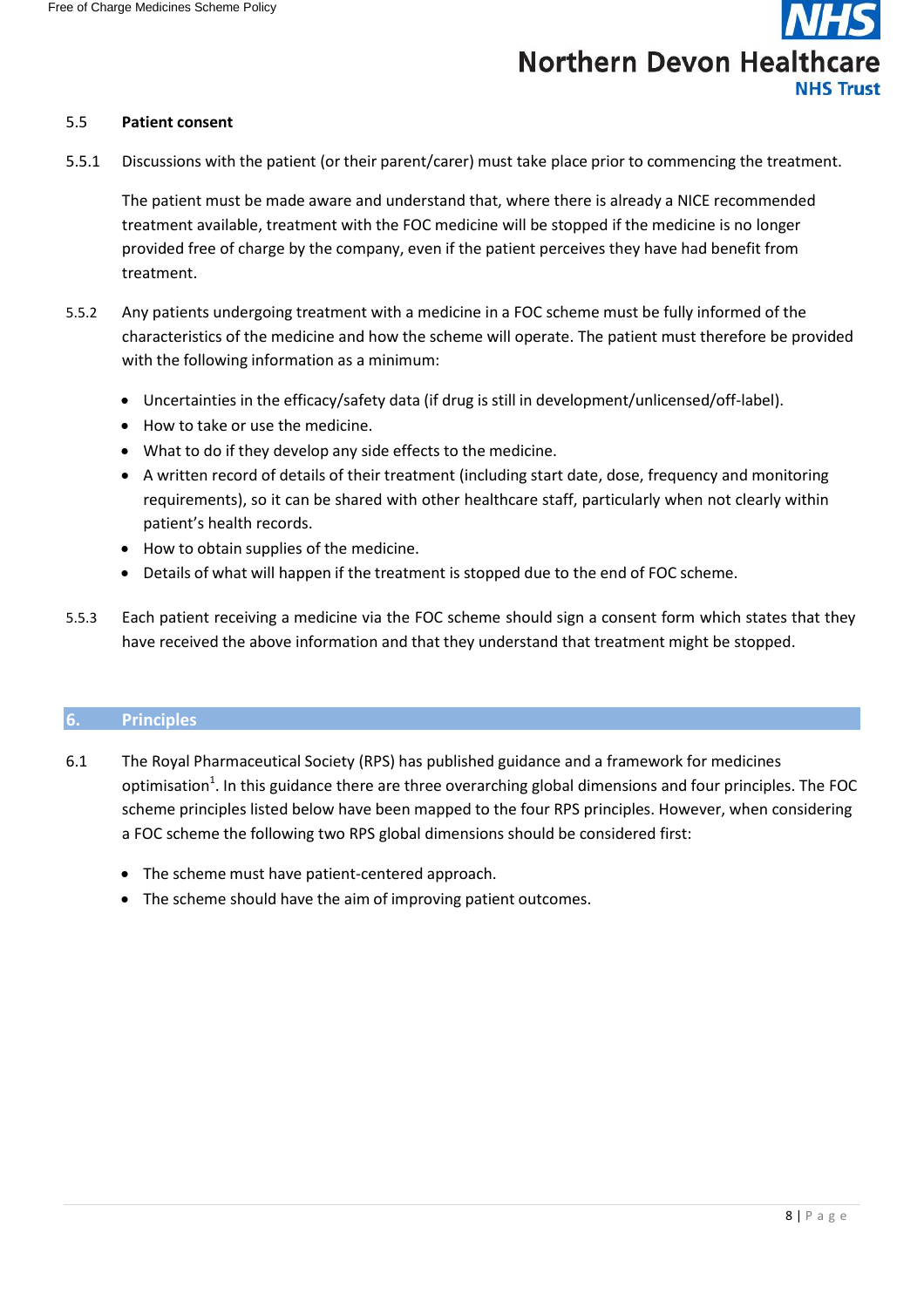**NHS Northern Devon Healthcare NHS Trust** 

| Free of charge scheme principle                                                                                                                                                                                           | <b>Additional information</b>                                                                                                                                                                                                                                                                                            |  |  |  |
|---------------------------------------------------------------------------------------------------------------------------------------------------------------------------------------------------------------------------|--------------------------------------------------------------------------------------------------------------------------------------------------------------------------------------------------------------------------------------------------------------------------------------------------------------------------|--|--|--|
| 6.1.1 Aim to understand the patient's experience                                                                                                                                                                          |                                                                                                                                                                                                                                                                                                                          |  |  |  |
| The FOC scheme must be for a medicine where<br>there is an unmet clinical need.                                                                                                                                           | The consideration should be for the benefit of a specified<br>cohort of patients and not for the purpose of accessing the<br>market prior to the medicine being commissioned for use in<br>the NHS.                                                                                                                      |  |  |  |
| There is equal access for all patients with the<br>agreed indication in the Trust or unit that has<br>signed a written agreement for the scheme.                                                                          | When a FOC scheme is implemented there should be<br>consideration of equity across the local health economy. i.e.<br>all providers of this therapeutic area of care. Commissioners<br>should be consulted as part of an impact assessment in the<br>approval of FOC schemes in order to plan for future<br>developments. |  |  |  |
| When the FOC scheme involves some element<br>of patient data collection, the scheme must<br>have a non-disclosure agreement or the explicit<br>consent from patients to share relevant, non-<br>identifiable information. | This protects patient data that would not be available if the<br>patient had not entered a FOC scheme.<br>Sharing of patient identifiable information is not acceptable.                                                                                                                                                 |  |  |  |
| Any patients undergoing treatment with a<br>medicine in a FOC scheme must be fully<br>informed of the characteristics of the medicine<br>and how the scheme will operate.                                                 | This will involve the patient in the process of informed<br>consent and make an informed decision.                                                                                                                                                                                                                       |  |  |  |
| Full informed consent should be documented<br>according to local procedures for each patient<br>who opts to use a medicine supplied through a<br>FOC scheme, including any restrictions on<br>duration of treatment.      | As part of the consent process, patients who opt to start<br>treatment with a FOC medicine must be made aware of, and<br>agree to, the scenario that the medicine may not be available<br>after the FOC period.                                                                                                          |  |  |  |
| 6.1.2 Evidence based choice of medicines                                                                                                                                                                                  |                                                                                                                                                                                                                                                                                                                          |  |  |  |
| The submission to the Trust's medicines<br>management committee (MMC), or equivalent,<br>should be supported by all the published<br>evidence for the effectiveness of the medicine.                                      | When the medicine is waiting a NICE decision, and existing<br>treatments already have a positive NICE TA, evidence of<br>effectiveness compared with established treatment options<br>should be provided.                                                                                                                |  |  |  |
| Where an established treatment pathway<br>exists, the evidence for the proposed place in<br>treatment should be submitted.                                                                                                | The FOC scheme must not support the introduction of a<br>medicine that circumvents an existing treatment pathway or<br>increases the number of treatment options currently<br>commissioned.                                                                                                                              |  |  |  |
| There should be clear expected outcomes from<br>the use of this treatment.                                                                                                                                                | Commissioning for outcomes should be included in any<br>agreement to ensure that the appropriate patient cohort is<br>targeted.                                                                                                                                                                                          |  |  |  |
| Ensure medicines use is as safe as possible<br>6.1.3                                                                                                                                                                      |                                                                                                                                                                                                                                                                                                                          |  |  |  |
| The submission to the Trust's MMC should be<br>supported by information that identifies any<br>clinical risks with the product.                                                                                           | As with all medicines the identified risks need a strategy in<br>place to minimise risks and to monitor them.                                                                                                                                                                                                            |  |  |  |
| Patients who are entered into the scheme must<br>be monitored appropriately so that any adverse<br>events or treatment failures can be identified                                                                         | As clinical experience with most of the medicines available via<br>FOC will be limited, a monitoring plan must be in place,<br>particularly for the medicines with a black triangle status. All                                                                                                                          |  |  |  |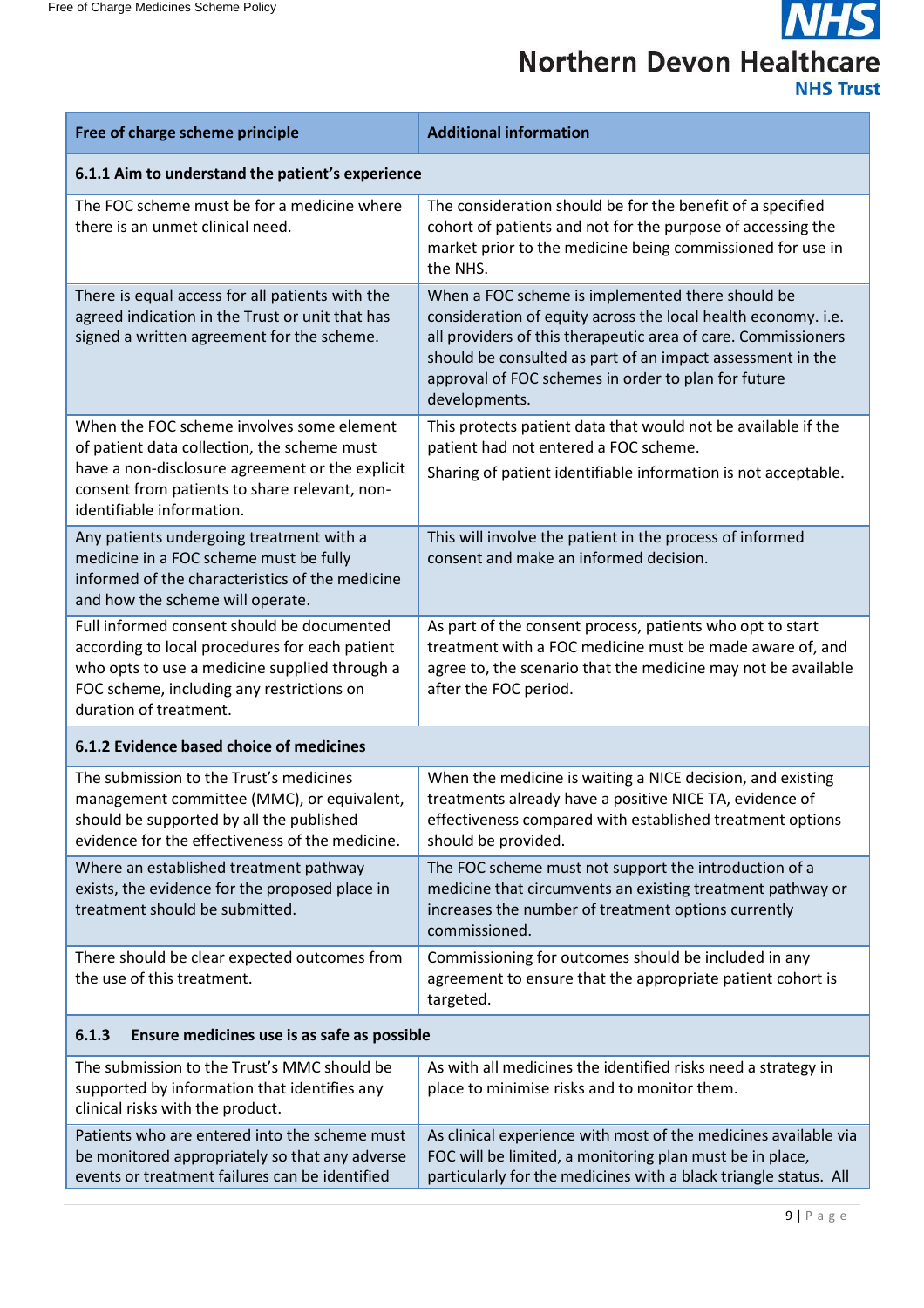**NHS Northern Devon Healthcare NHS Trust** 

| and future incidents dealt with efficiently.                                                                                                                                                            | adverse events must be reported to the company and the<br>MHRA through the yellow card scheme.                                                                                                                                                                                                                                                                                                                            |  |  |  |
|---------------------------------------------------------------------------------------------------------------------------------------------------------------------------------------------------------|---------------------------------------------------------------------------------------------------------------------------------------------------------------------------------------------------------------------------------------------------------------------------------------------------------------------------------------------------------------------------------------------------------------------------|--|--|--|
| Labelling of products must meet regulatory and<br>quality standards.                                                                                                                                    | Pharmacy Quality Assurance processes must ensure that<br>product labelling is appropriate and does not introduce risk.                                                                                                                                                                                                                                                                                                    |  |  |  |
| Make medicines optimisation part of routine practice<br>6.1.4                                                                                                                                           |                                                                                                                                                                                                                                                                                                                                                                                                                           |  |  |  |
| All proposals for a FOC medicine scheme must<br>be reviewed and supported by the Trust's<br>MMC. The Trust must approve the use of the<br>medicine prior to agreeing the FOC.                           | The same medicines governance arrangements should be in<br>place for FOC schemes as for other medicines introduced into<br>an organisation.                                                                                                                                                                                                                                                                               |  |  |  |
| Details of each FOC scheme must be shared<br>with local commissioners and agreement<br>reached when there are financial implications.                                                                   | Commissioners must be aware of all FOC schemes approved in<br>the local health economy to assure preparedness for future<br>financial and resource implications and planning for future<br>service development. Commissioning support organisations<br>must be aware of all FOC schemes in order to monitor high<br>cost data efficiently. Where applicable Blueteg forms can be<br>made available to support monitoring. |  |  |  |
| Each organisation should have a transparent<br>process for considering FOC schemes to ensure<br>a planned and efficient response.                                                                       | Consultants and specialist pharmacists will communicate<br>potential FOC schemes to the Trust Chief Pharmacist as early<br>as possible and in line with this advice.                                                                                                                                                                                                                                                      |  |  |  |
| Consideration should be made to any potential<br>burden for pharmacy departments that might<br>be related to ordering and storage<br>requirements.                                                      | All FOC schemes must be agreed with the directorate<br>pharmacist and pharmacy procurement team.                                                                                                                                                                                                                                                                                                                          |  |  |  |
| Medicines in a FOC scheme may only be<br>purchased or acquired by a pharmacist or<br>member of pharmacy staff acting under<br>delegated authority.                                                      | Under no circumstances should medicines be supplied directly<br>to wards, clinics or medical staff. If a FOC medicine is available<br>via homecare, the pharmacy must be involved in the process<br>as per national homecare standards.                                                                                                                                                                                   |  |  |  |
| The FOC scheme must only be undertaken after<br>a written agreement has been signed with the<br>company.                                                                                                | This provides assurance that the company can meet their<br>contractual obligations as the medicine provider.                                                                                                                                                                                                                                                                                                              |  |  |  |
| There should be consideration of the local<br>health economy impact of adopting a FOC<br>scheme.                                                                                                        | FOC schemes offer the potential for a short-term saving in the<br>cost of the medicine but there might be risks associated with<br>the supporting infrastructure plus an ongoing use of the<br>medicine after a NICE decision. These risks may outweigh the<br>benefits. These include financial, resource and operational<br>risks. See section 5 for further details.                                                   |  |  |  |
| The FOC scheme should be clear about funding<br>responsibilities once the NICE TA or local<br>commissioning agreement has been decided,<br>depending on whether the outcome is positive<br>or negative. | The written agreement should express clearly where financial<br>responsibility lies following the end of the FOC scheme. This<br>could be a mutual responsibility. This should include medicine<br>costs and associated on-going care of the patient.                                                                                                                                                                     |  |  |  |
| There should be mechanisms put in place to<br>monitor the FOC schemes and to ensure that<br>written agreements are adhered to.                                                                          | There is a risk to an organisation if FOC schemes are not<br>administered according to the agreements with the company.                                                                                                                                                                                                                                                                                                   |  |  |  |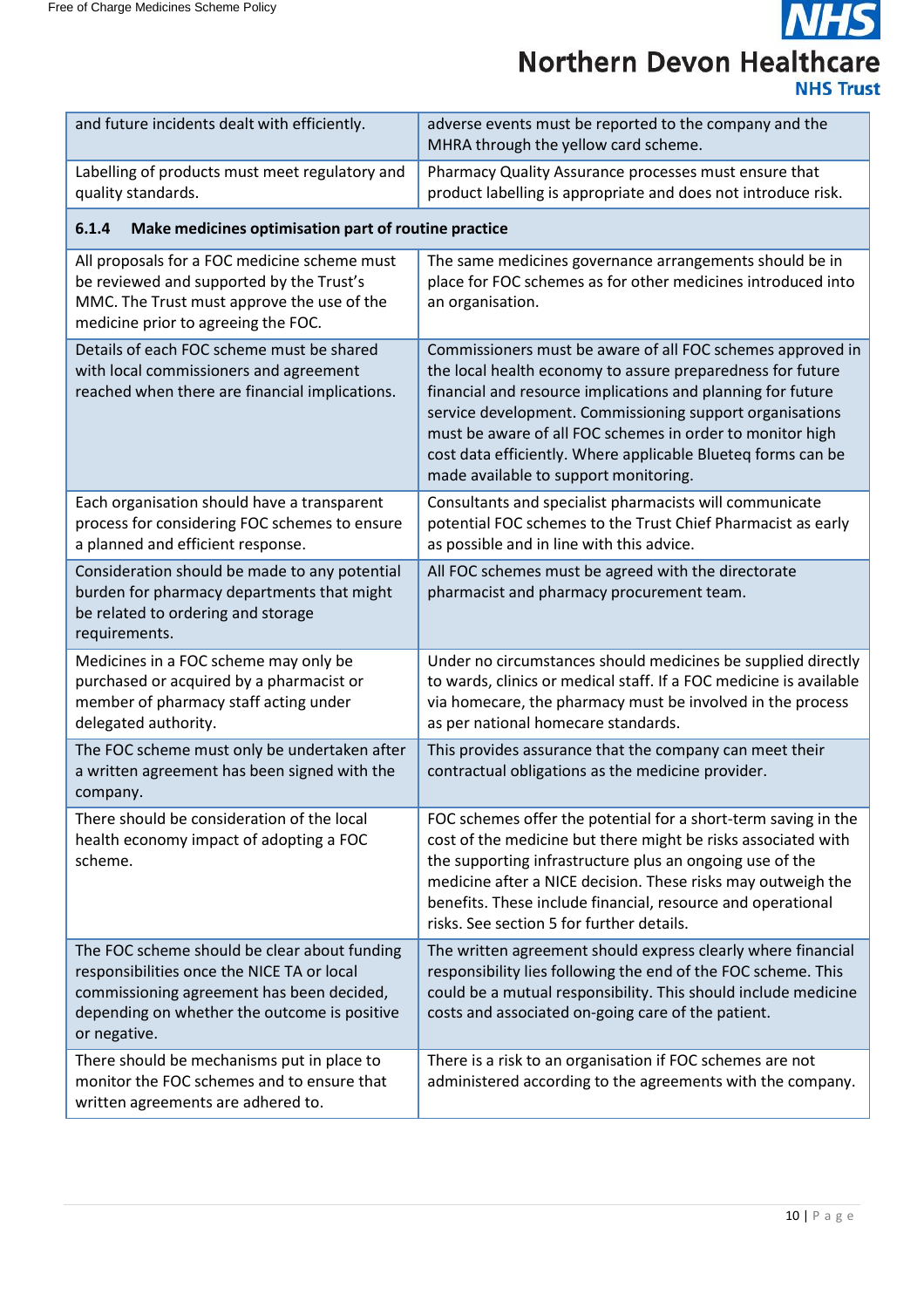#### <span id="page-12-1"></span><span id="page-12-0"></span>**7. Application process**

Note: This process should be adapted to local organisational structures.

- 7.1 When approached by a company with a proposal of FOC scheme, the clinical teams must liaise with their lead or specialist pharmacist as soon as possible, in order that the Trust's Chief Pharmacist (or pharmacist with delegated authority) is informed of a proposed FOC scheme before offering to patients.
- 7.2 The principles of this FOC scheme advice should be applied to the application process.
- 7.3 The responsible consultant should liaise directly with the lead pharmacist for the specialist area who must review the medicine as clinically appropriate. Using a multi-disciplinary approach, the team should ensure all existing formulary options have been optimised.
- 7.4 If the medicine is for a cohort of patients, and is not already used for the proposed indication, the responsible consultant should submit a written application to the Trust's medicines management committee (MMC or equivalent as agreed by Trust and commissioners). In the case of a cancer medicine or medicine impacting on a regional specialist service agreement, advice from a local expert chemotherapy group or equivalent should be sought.
- 7.5 The medicine, for the specified indication, must be approved by the Trust's MMC before (or at the same time as) the FOC application is made.
- 7.6 A written agreement between the company supplying the medicine free of charge and the Trust must be obtained, approved and signed as detailed in section 7.12 and 7.13 below.
- 7.7 The application must include confirmation by the appropriate service manager that funding is available for any additional drug and non-drug costs incurred by the FOC scheme. Where there is a potential financial risk to the Trust this should be approved by the appropriate level officer as defined in that Trust's Standing Financial Instructions or equivalent policy.
- 7.8 In principle the agreement is to be in place until the point at which commissioning of the medicine for the identified patient or patient groups is funded. If patients do not meet the treatment criteria set by NICE, NHS England or the relevant commissioner, the position regarding continuation on the FOC medicine and the management of the financial risk is to be specified in the agreement.
- 7.9 The application must meet the commissioners' prior notification requirements, and any potential financial risk to the commissioner is to be identified and agreed prior to the FOC scheme being started.
- 7.10 In the context of section 7.9 above, some FOC schemes require the FOC medicine to be used in combination with an existing commissioned medicine. This can change how the existing commissioned medicine is used, particularly in cancer where the addition of a FOC medicine can extend usage of the existing medicine where the combination is considered to be more effective than the existing medicine alone, thus increasing the budget impact. It is important that this has been discussed with commissioners in advance.
- 7.11 A template for submission to the commissioner has been appended (see appendix 1).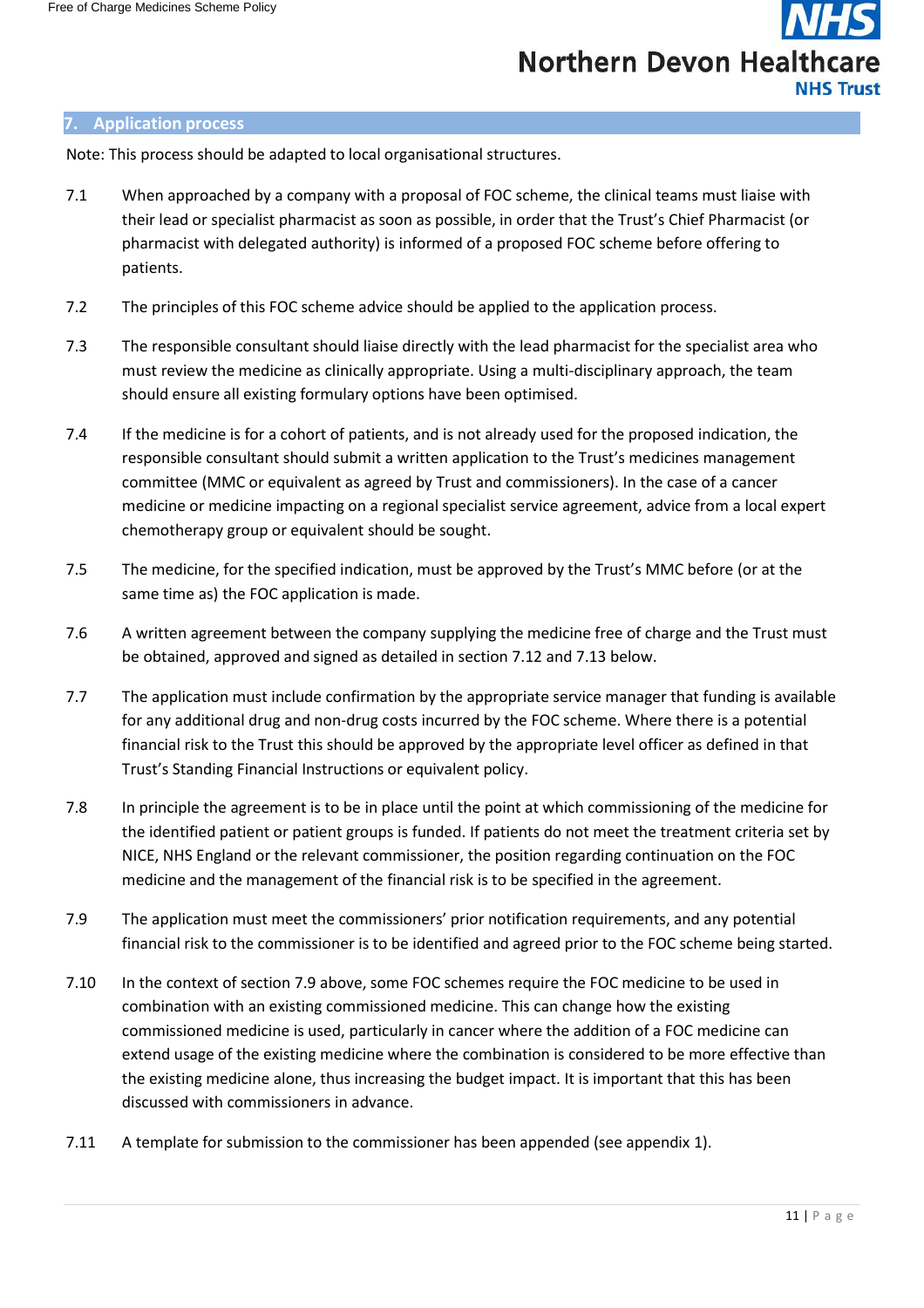- 7.12 The written agreement (see section 8.7.6 below) should be approved by:
	- Lead clinician
	- Trust Chief Pharmacist (or person with delegated authority)
	- Trust Chief Medical Officer (or person with delegated authority) where potential financial or clinical risk
	- Homecare manager (where applicable)
	- Trust legal team (where applicable)
	- Caldicott Guardian (when data sharing considered)

Note – The lead commissioner is to be informed as in section 7.9 above.

- 7.13 The written agreement (see section 8.7.6 below) should be signed by:
	- A representative of the pharmaceutical company.
	- The Trust MMC chair
	- The Trust lead clinician
	- The Trust Chief Pharmacist

(or persons with delegated authority if necessary)

- 7.14 The signed written agreement must be copied to:
	- Lead commissioner representative
- 7.15 FOC medicines are to be supplied through Pharmacy. Under no circumstances should FOC medicines be supplied directly to wards, clinics or medical staff.

#### <span id="page-13-0"></span>**8. Roles and responsibilities**

Note: These roles and responsibilities should be adapted to local organisational structures.

#### <span id="page-13-1"></span>8.1 **Trust Chief Medical Officer (CMO)**

- 8.1.1 The CMO is the lead director responsible for the FOC medicines policy and ensures organisational adherence on behalf of the Trust board. This can be delegated to the Chief Pharmacist.
- 8.1.2 The CMO is responsible for approving FOC schemes when a significant financial or clinical risk has been identified.
- 8.1.3 The CMO will delegate authority for assuring monitoring of adherence to this procedure to the relevant service medical / clinical leads / directors.
- <span id="page-13-2"></span>8.2 **Chair of the Trust Medicines Management Committee (MMC) or equivalent**
- 8.2.1 The Chair of the MMC is responsible for ensuring its decisions are clear as to whether a FOC medicine scheme is considered to have potential benefits that outweigh any harm and therefore is suitable to be offered and administered to a patient within the NHS Trust.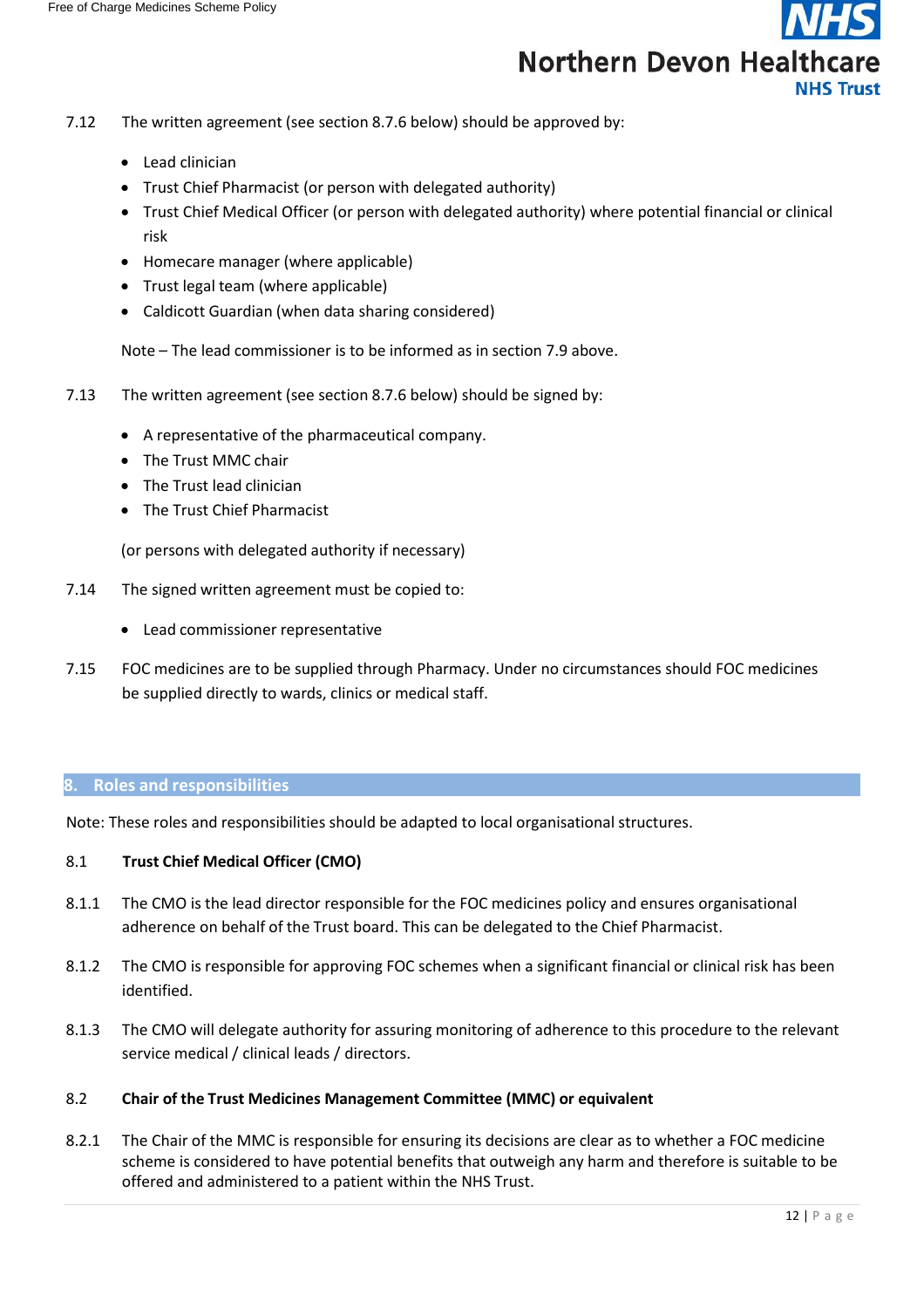![](_page_14_Picture_1.jpeg)

8.2.2 The MMC is responsible for ensuring that the FOC medicine offers the patient additional benefit over and above existing treatment options.

#### <span id="page-14-0"></span>8.3 **Service Medical / Clinical Lead / Director**

- 8.3.1 The relevant service medical / clinical lead / director (CD) is responsible for having an overview of FOC medicines schemes operational in the service and ensuring the affected specialties comply with this advice.
- 8.3.2 The CD or delegated manager is responsible for planning any expenditure and resource issues that may be necessary if entering a FOC scheme. Particularly planning for if the FOC scheme is ended by the company, if the medicine becomes commissioned by the NHS and for the non-drug costs that may be incurred.

#### <span id="page-14-1"></span>8.4 **Consultant and relevant service manager**

- 8.4.1 The consultant is responsible for ensuring that the MMC has considered and supported a medicine available through a FOC scheme prior to offering it as option to patients.
- 8.4.2 The consultant must liaise with the lead / specialist pharmacist as soon as possible and the Trust's Chief Pharmacist should be informed of any proposed FOC scheme.
- 8.4.3 Consultants are responsible for providing information to the directorate manager to allow them to plan for the on-going management of patients on a FOC scheme and identify the potential financial risk the division may be exposed to.
- 8.4.4 The relevant service manager must confirm that funding is available for any additional drug and non-drug costs incurred by the FOC scheme. Where there is a potential financial risk to the Trust this should be approved by the by the appropriate level officer as defined in that Trust's Standing Financial Instructions or equivalent policy.
- 8.4.5 Consultants are responsible for taking patients and/or their representatives through treatment options available to them and for providing high quality written information on treatment and ensuring they have enough information to consent to entering a FOC scheme. This should include explicitly explaining that should a FOC scheme end without on-going NHS funding being identified the treatment will cease, even if it is being effective.
- 8.4.6 Consultants must ensure that the patient's General Practitioner is made aware of any FOC medicines prescribed.
- 8.4.7 Consultants must not agree supply of medicines and associated contracts with a company directly. All FOC schemes must be referred to pharmacy for processing.
- 8.4.8 Consultants are responsible for monitoring outcomes of treatment.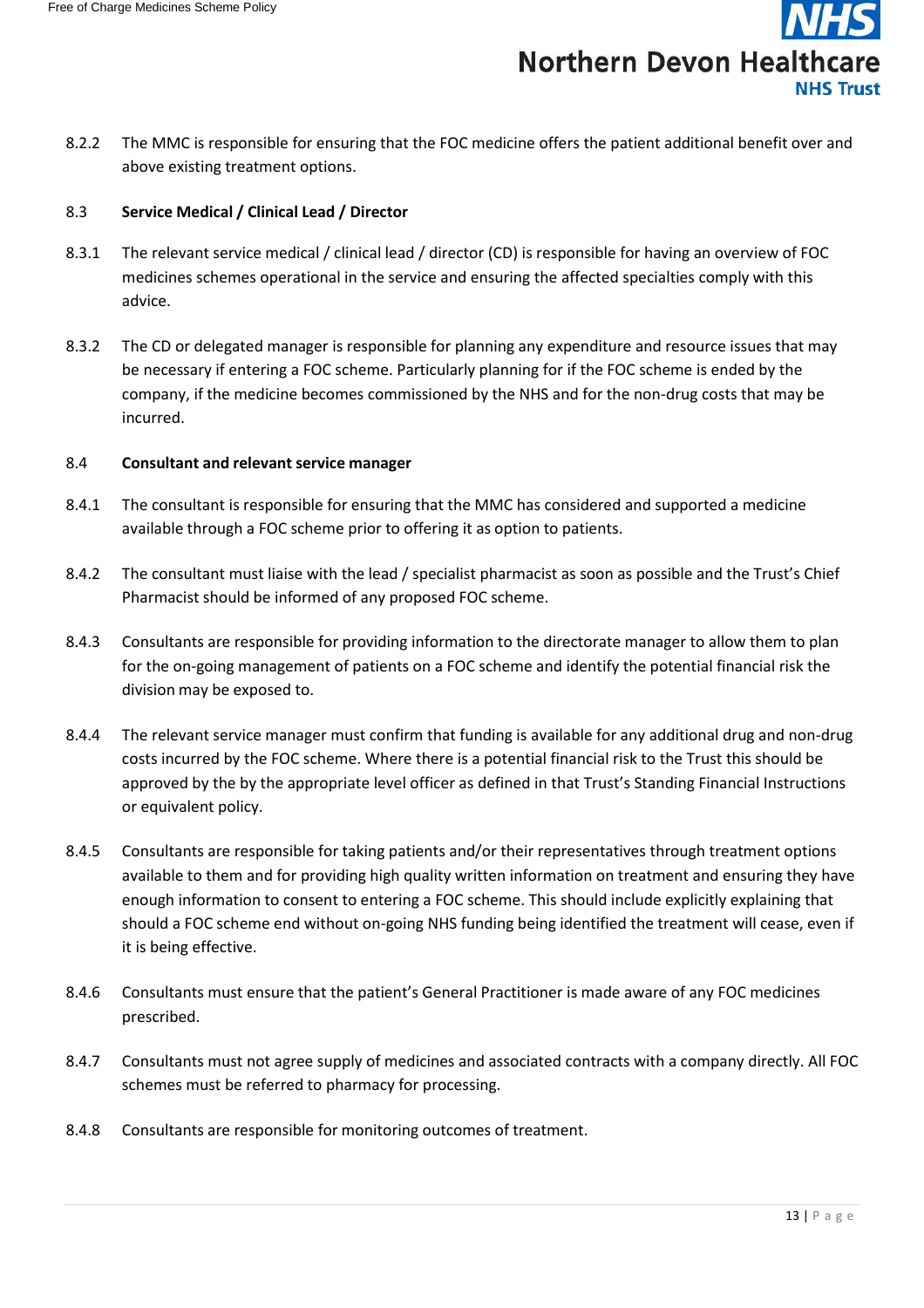#### <span id="page-15-0"></span>8.5 **Chief Pharmacist (or delegated authority) and pharmacy team**

- 8.5.1 The Chief Pharmacist is responsible for ensuring that the FOC scheme does not contradict NICE recommendations, guidance or local commissioning arrangements.
- 8.5.2 Appropriate specialist pharmacists are responsible for supporting consultants providing information to MMC to help decide whether to support a FOC scheme.
- 8.5.3 All written agreements for FOC schemes should be scrutinized by the lead procurement pharmacist and the agreement signed by them or their appointed deputy if supported by them and MMC.
- 8.5.4 The pharmacy team is responsible for the ordering of all FOC medicines.

#### <span id="page-15-1"></span>8.6 **Commissioning organisation**

- 8.6.1 Commissioning organisations should ensure that all parties are aware of any relevant local commissioning arrangements or prior notification requirements.
- 8.6.2 Commissioners should be able to advise on the impact of potential FOC schemes in ensuring preparedness for future financial and resource implications and planning for future service development.

#### <span id="page-15-2"></span>8.7 **Pharmaceutical Industry**

- 8.7.1 Early engagement is required with the Chief Pharmacist who must approve the operation of the FOC scheme in collaboration with the MMC.
- 8.7.2 Companies offering Free of Charge schemes to the NHS should ensure that they are aware of the principles and processes set out in this guidance and the information required for patients outlined in section 5.5.
- 8.7.3 Companies offering FOC schemes under schemes such as Clinical Trials, EAMS or Compassionate Use Schemes should ensure they follow appropriate national guidance.
- 8.7.4 Similarly companies offering FOC schemes outside the national schemes should ensure they appropriately support the NHS to both agree and subsequently operationalize any agreed scheme.
- 8.7.5 In particular companies should prepare a draft written agreement which sets out an overview and specific operational details of the proposed scheme for initial discussions with the Trust clinical staff, Chief Pharmacist and other relevant NHS colleagues.
- 8.7.6 A formal written agreement must be in place between the Company and Trust before commencement of any scheme. This must clearly set out:
	- Clinical criteria/cohort and unmet clinical need.
	- Patient information.
	- Any data collection requirements.
	- Labelling, packaging, storage requirements and pack inserts of the necessary clarity and legibility to enable to the product to be safely administered in the NHS.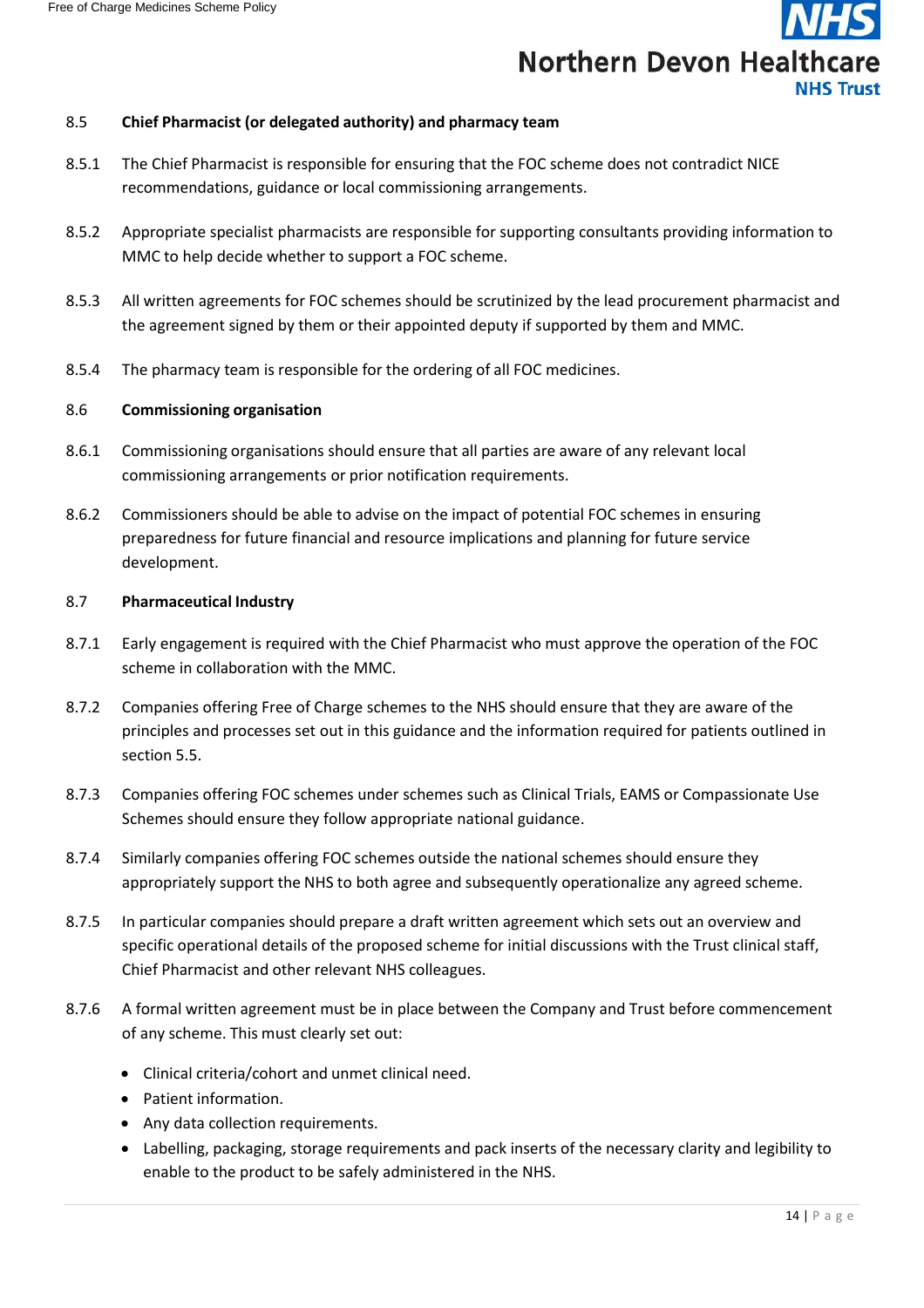- The length and scope of the agreement, particularly in regard to continuity of supply until NICE or commissioning approval. Similarly, there should be clear agreement as to the consequences of any anticipated NICE approval/commissioning decisions not being approved.
- 8.7.7 In principle, all FOC supplies must continue until the medicine is commissioned and funding is in place. Any exceptions to this principle must be detailed in the formal written agreement outlined above.
- 8.7.8 Companies should not introduce FOC schemes that cap the number of patient numbers who are eligible for access.
- 8.7.9 Any data collection requirements must be formally agreed by the Trust prior to commencement.
- 8.7.10 All supplies must be processed through the Pharmacy department.
- 8.7.11 Labelling, packaging, storage requirements and package inserts are of the necessary clarity and legibility to enable the product to be safely administered in the NHS.
- 8.7.12 Companies must provide clinical evidence for use of the medication in the patient cohort upon request.
- 8.7.13 Companies must operate under the ABPI Code of Conduct and Prescription Medicines Code of Practice. The pharmaceutical industry is committed to benefitting patients by operating in a professional, ethical and transparent manner to ensure the appropriate use of medicines and support the provision of high-quality healthcare.

#### <span id="page-16-0"></span>**9. Definitions**

- 9.1 **EMA Compassionate use schemes** refer to schemes involving unlicensed medicines assessed by the EMA. The EMA defines compassionate use as "a treatment option that allows the use of an unauthorised medicine. Under strict conditions, products in development can be made available to groups of patients who have a disease with no satisfactory authorised therapies and who cannot enter clinical trials."
- 9.2 **Early Access to Medicines Scheme (EAMS**) aims to give patients with life threatening or seriously debilitating conditions access to medicines that do not yet have a marketing authorisation where there is a clear unmet medical need. It offers a way by which unlicensed medicines can be made available to patients. EAMS enable companies to gain additional knowledge and the NHS to gain experience of these medicines in clinical use. As part of the process the MHRA will give a scientific opinion on benefit / risk balance of the medicine, based on the available data when the EAMS submission was made. For an EAMS to be granted the medicinal product must offer promise i.e. benefit or significant advantage over and above existing treatment options.
- 9.3 **Patient Access Schemes (PAS).** The Patient Access Scheme Liaison Unit (PASLU) has been set up by NICE to work with companies who are considering a patient access scheme for their treatment. The Patient Access Scheme Liaison Unit (PASLU) looks at the proposal made by the company to see if it is a scheme that would work in the NHS.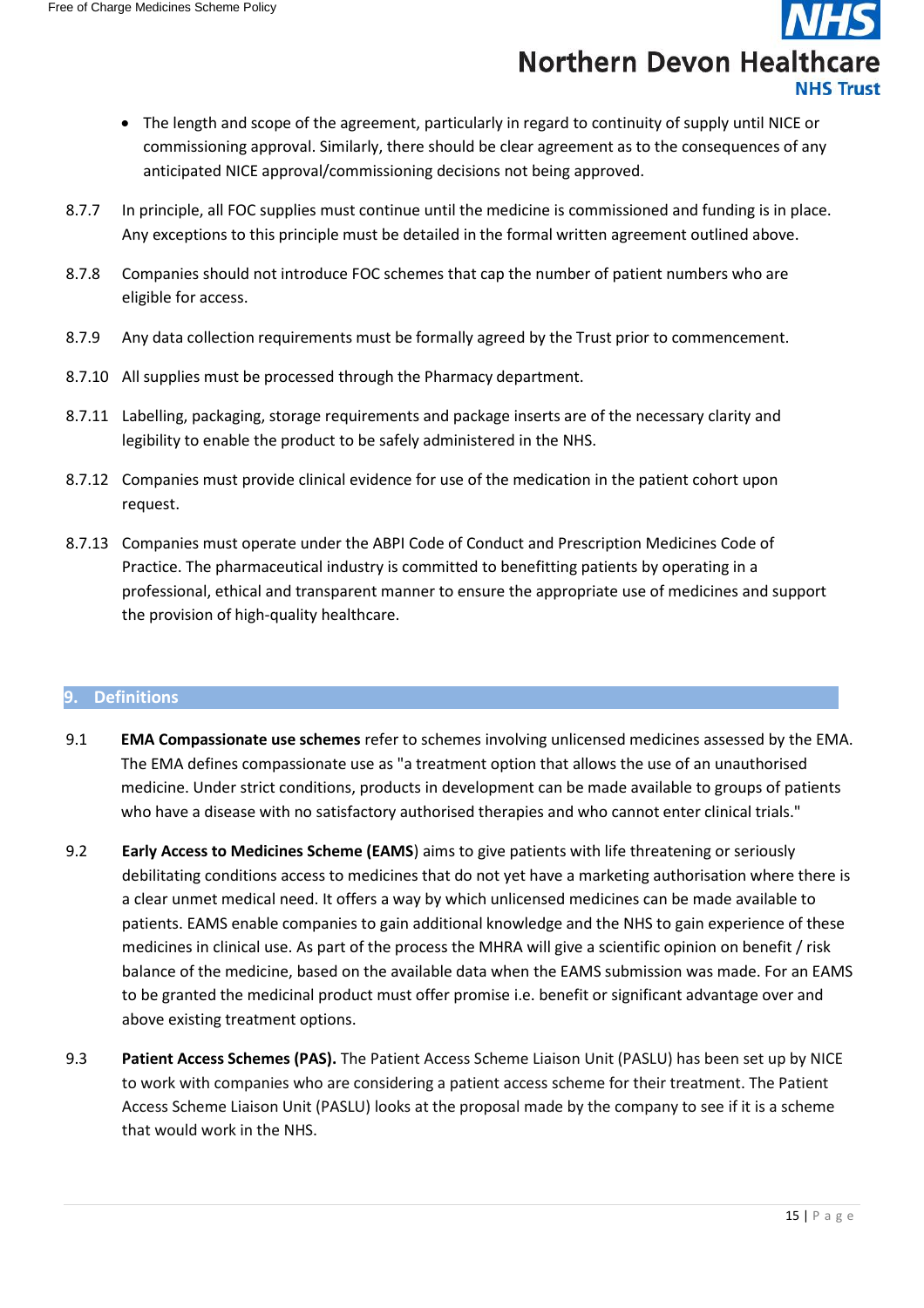PAS proposals are made in the context of a NICE technology appraisal with the aim of enabling a positive NICE recommendation.

The term 'patient access scheme' should only be used to refer to pricing agreements within the context of a NICE TA.

- 9.4 A **clinical trial** is a study performed to investigate the safety or efficacy of a medicine. The regulation of clinical trials aims to ensure that the rights, safety and well-being of trial subjects are protected and the results of clinical trials are credible. The European Medicines Agency relies on the results of clinical trials carried out by companies to reach its opinions on the authorisation of medicines.
- 9.5 **The NICE Technology Appraisal (TA)** process is designed to appraise medicines based on the clinical and economic evidence for the medicine. The TA considers clinical and economic evidence principally provided by the company.

The NHS is legally obliged to fund and resource medicines and treatments recommended by NICE technology appraisals. When NICE recommends a treatment 'as an option', the NHS must make sure it is available within 3 months (unless otherwise specified) of the date of publication of the TA. Separate arrangements for funding are in place for cancer drugs, via the cancer drugs fund (CDF).

- 9.6 **A licensed medicine** is one that has been granted a UK marketing authorisation for one or more indications.
- 9.7 **An unlicensed medicine** is a medicine that currently does not have a UK marketing authorisation.
- 9.8 **An off-label medicine** is one that is being used in a way that is different to that described in the UK licence; this may include use for a different indication.

#### <span id="page-17-0"></span>**10. References & acknowledgements**

1. RPS Medicines [Optimisation](https://www.rpharms.com/Portals/0/RPS%20document%20library/Open%20access/Policy/helping-patients-make-the-most-of-their-medicines.pdf) Principles (2013)

#### <span id="page-17-1"></span>**Acknowledgements:**

The engagement and oversight of the Greater Manchester Medicines Management Group High Cost Drugs Subgroup and the NHS England Medicines Optimisation Clinical Reference Group is gratefully acknowledged.

Acknowledgements to the authors of the following:

NHSE MO CRG: Draft free of charge medicines principles

CMFT: Draft industry sponsored use of medicines policy

SRFT: Free of charge medicines scheme policy

NHS Scotland: Reviewing proposed free of charge medicine schemes offered when SMC guidance is pending. Pan Mersey: Manufacturer's free of charge medicines schemes where NICE guidance is pending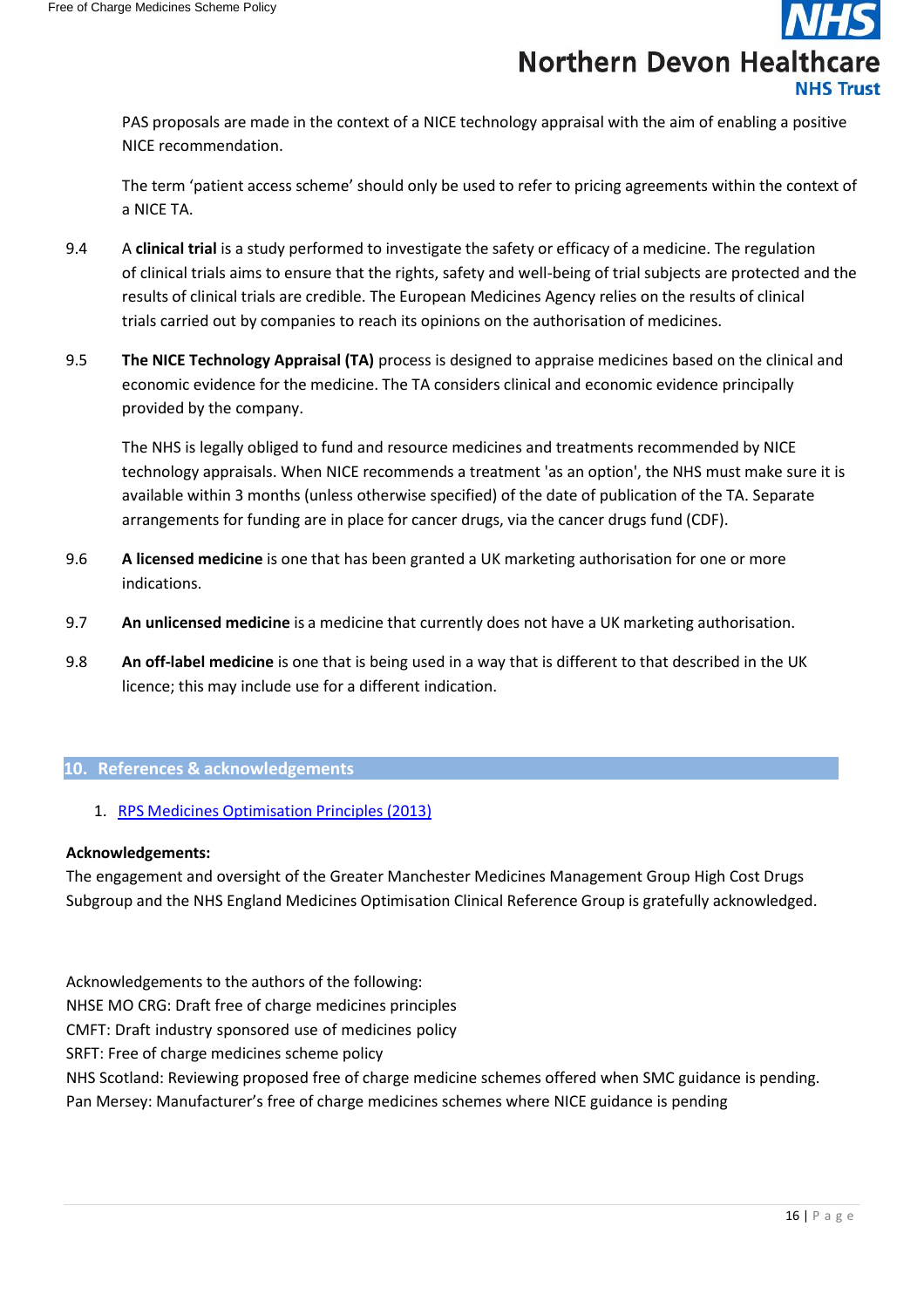![](_page_18_Picture_1.jpeg)

#### <span id="page-18-0"></span>**11. Appendix 1: Free of Charge (FOC) Supply – Request for approval template**

#### <span id="page-18-1"></span>**Standard template for commissioner approval of free of charge medicines schemes**

Completion of this form **does not** ensure future commissioning arrangements.

| <b>Trust name</b>                                                |  |
|------------------------------------------------------------------|--|
| Drug name - Approved (and<br>generic / biosimilar - if<br>known) |  |
| Preparation (strength and<br>formulation)                        |  |
| Drug company                                                     |  |
| <b>UK license status</b>                                         |  |
| <b>Clinical indication</b>                                       |  |
| Line in therapy and what                                         |  |
| this replaces                                                    |  |
| (if any)                                                         |  |
| Regimen                                                          |  |
| (i.e. dose, route, duration                                      |  |
| and frequency, number of                                         |  |
| cycles. Include all anticancer                                   |  |
| drugs and supportive care                                        |  |
| medication used in                                               |  |
| combination with FOC drug)                                       |  |
| <b>Estimated number of</b>                                       |  |
| anticipated patients per                                         |  |
| financial year                                                   |  |
| <b>Funding arrangements</b>                                      |  |
| agreed with pharmaceutical<br>company for existing               |  |
| patients if drug gains NICE                                      |  |
| approval                                                         |  |
| <b>Funding arrangements</b>                                      |  |
| agreed with pharmaceutical                                       |  |
| company for existing                                             |  |
| patients if drug gains NICE                                      |  |
| approval but the patient                                         |  |
| does not fit the funding                                         |  |
| criteria                                                         |  |
| <b>Funding arrangements</b>                                      |  |
| agreed with pharmaceutical                                       |  |
| company for existing                                             |  |
| patients if the drug does                                        |  |
| not gain marketing                                               |  |
| authorisation / NICE                                             |  |
| approval                                                         |  |